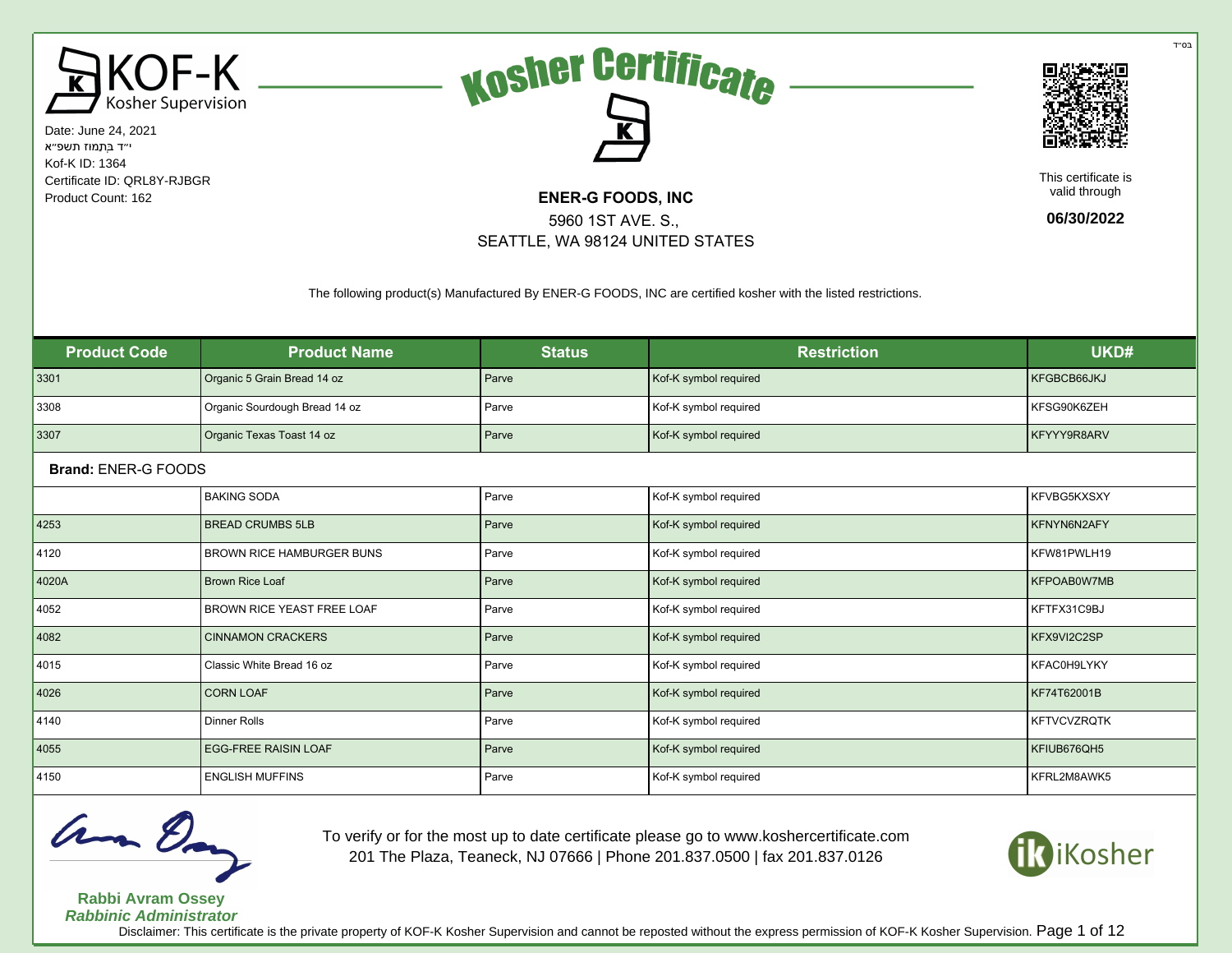





This certificate is valid through

**06/30/2022**

The following product(s) Manufactured By ENER-G FOODS, INC are certified kosher with the listed restrictions.

5960 1ST AVE. S., SEATTLE, WA 98124 UNITED STATES

| <b>Product Code</b> | <b>Product Name</b>              | <b>Status</b> | <b>Restriction</b>    | UKD#               |
|---------------------|----------------------------------|---------------|-----------------------|--------------------|
| 4904                | <b>F/E BROWN RICE BREAD</b>      | Parve         | Kof-K symbol required | KFA5CBFP2JK        |
| 4932                | F/E BROWN RICE HAMBURGER BUNS    | Parve         | Kof-K symbol required | KFIGCKQ0CJ3        |
| 4966                | F/E CINNAMON CRACKERS            | Parve         | Kof-K symbol required | KFTCTJES5ZB        |
| 4905                | F/E CORN LOAF                    | Parve         | Kof-K symbol required | KFQKN3TWZJW        |
| 4921                | <b>F/E EGG FREE RAISIN BREAD</b> | Parve         | Kof-K symbol required | KFILLR9LBKF        |
| 4941                | <b>F/E ENGLISH MUFFINS</b>       | Parve         | Kof-K symbol required | KFIAU5XVIEE        |
| 4916                | F/E HI FIBER BREAD               | Parve         | Kof-K symbol required | <b>KFTJ66GG754</b> |
| 4924                | <b>F/E PAPA"S BREAD</b>          | Parve         | Kof-K symbol required | KFN4F89KHIR        |
| 4940                | F/E PIZZA 10"                    | Parve         | Kof-K symbol required | KFEYPI5P51X        |
| 4942                | F/E PIZZA 6"                     | Parve         | Kof-K symbol required | KFK9I8BQ633        |
| 4914                | <b>F/E RICE STARCH BREAD</b>     | Parve         | Kof-K symbol required | KFEZ00K89HH        |
| 4900                | F/E SOFT BROWN LOAF              | Parve         | Kof-K symbol required | KFB2GJ5FXO9        |
| 4909                | F/E SOFT TAPIOCA LOAF            | Parve         | Kof-K symbol required | KFPEMTO3VNU        |
| 4918                | F/E SOFT WHITE RICE FLAX LOAF    | Parve         | Kof-K symbol required | KFDON0W0424        |
| 4903                | F/E SOFT WHITE RICE LOAF         | Parve         | Kof-K symbol required | KFR22WUMNCR        |



**Rabbi Avram Ossey**

To verify or for the most up to date certificate please go to www.koshercertificate.com 201 The Plaza, Teaneck, NJ 07666 | Phone 201.837.0500 | fax 201.837.0126



**Rabbinic Administrator**

Disclaimer: This certificate is the private property of KOF-K Kosher Supervision and cannot be reposted without the express permission of KOF-K Kosher Supervision. Page 2 of 12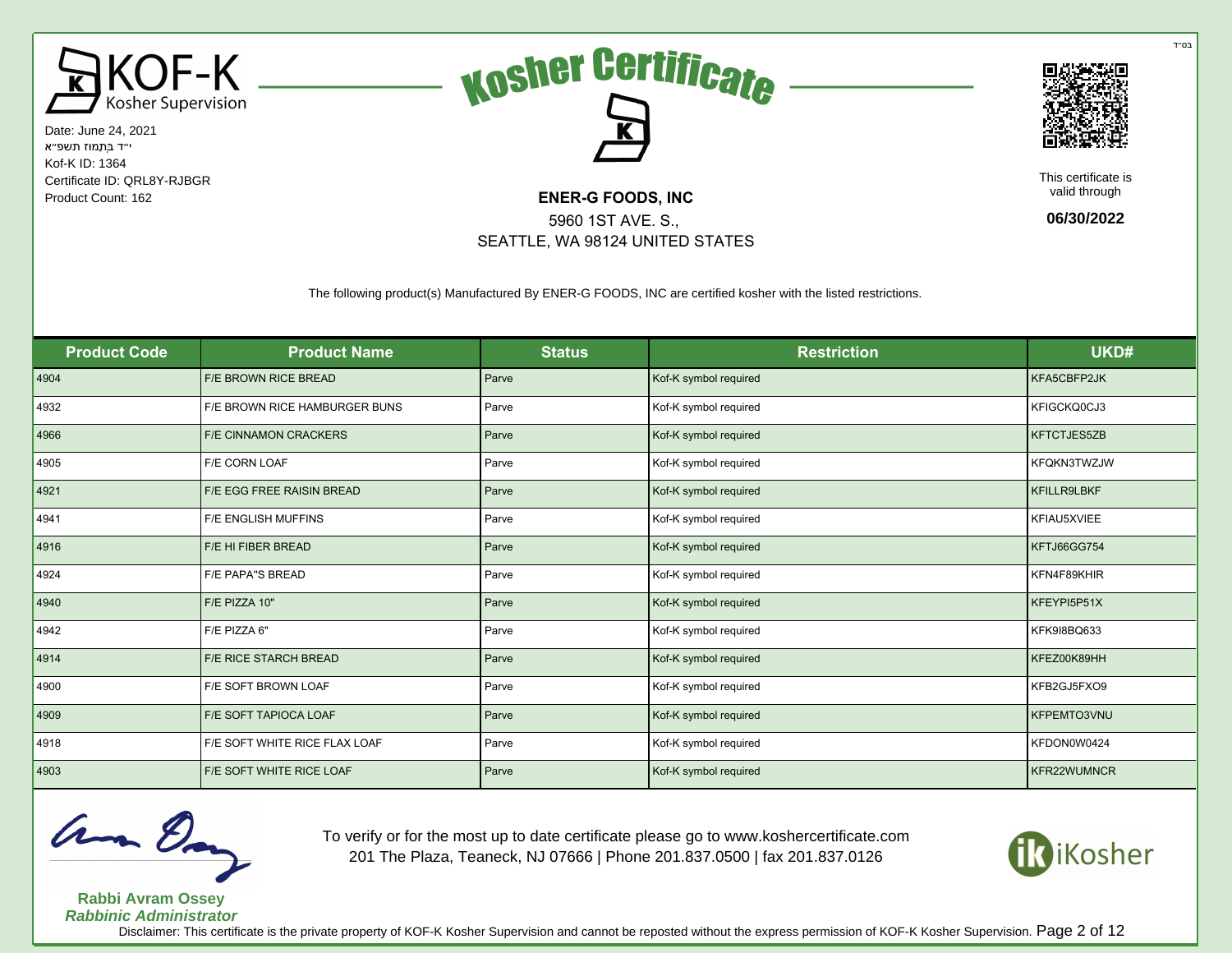





This certificate is valid through

**06/30/2022**

The following product(s) Manufactured By ENER-G FOODS, INC are certified kosher with the listed restrictions.

5960 1ST AVE. S., SEATTLE, WA 98124 UNITED STATES

| <b>Product Code</b> | <b>Product Name</b>                | <b>Status</b> | <b>Restriction</b>    | UKD#               |
|---------------------|------------------------------------|---------------|-----------------------|--------------------|
| 4910                | <b>F/E TAPIOCA BREAD</b>           | Parve         | Kof-K symbol required | <b>KFJOPVTMDZW</b> |
| 4935                | <b>F/E TAPIOCA DINNER ROLLS</b>    | Parve         | Kof-K symbol required | KFF5KYK5FKG        |
| 4934                | F/E TAPIOCA HAMBURGER BUNS         | Parve         | Kof-K symbol required | KF3A2NI9FEI        |
| 4938                | F/E TAPIOCA HOT DOG BUNS           | Parve         | Kof-K symbol required | KFBCLP1NARV        |
| 4915                | F/E THIN SLICE TAPIOCA BREAD       | Parve         | Kof-K symbol required | KFU3FQ7FQMO        |
| 4902                | F/E WHITE RICE BREAD               | Parve         | Kof-K symbol required | KFTU57DL9TP        |
| 4917                | F/E WHITE RICE FLAX LOAF           | Parve         | Kof-K symbol required | <b>KFF0HAHEXKB</b> |
| 4908                | F/E YEAST-FREE BROWN RICE BREAD    | Parve         | Kof-K symbol required | KFFLJ3OL7N9        |
| 4906                | F/E YEAST-FREE WHITE RICE BREAD    | Parve         | Kof-K symbol required | KFOI7PXGQ18        |
| 4996                | F/G Plain Donuts                   | Parve         | Kof-K symbol required | KFC3ULTAHWQ        |
| 4912                | F/G Yeast Free Pizza 10"           | Parve         | Kof-K symbol required | KF37BW3ST03        |
| 4913                | F/G Yeast Free Pizza 6"            | Parve         | Kof-K symbol required | KFZO7PHGER5        |
| 4086                | <b>FLAX CRACKERS</b>               | Parve         | Kof-K symbol required | KFP3EQV1545        |
| 3750                | <b>FOCACCIA CRUST</b>              | Parve         | Kof-K symbol required | KF22XNRI8Q9        |
| 4031                | Gluten Free Everything Bagels 14oz | Parve         | Kof-K symbol required | KFKNHKH6QUQ        |



**Rabbi Avram Ossey**

To verify or for the most up to date certificate please go to www.koshercertificate.com 201 The Plaza, Teaneck, NJ 07666 | Phone 201.837.0500 | fax 201.837.0126



**Rabbinic Administrator** Disclaimer: This certificate is the private property of KOF-K Kosher Supervision and cannot be reposted without the express permission of KOF-K Kosher Supervision. Page 3 of 12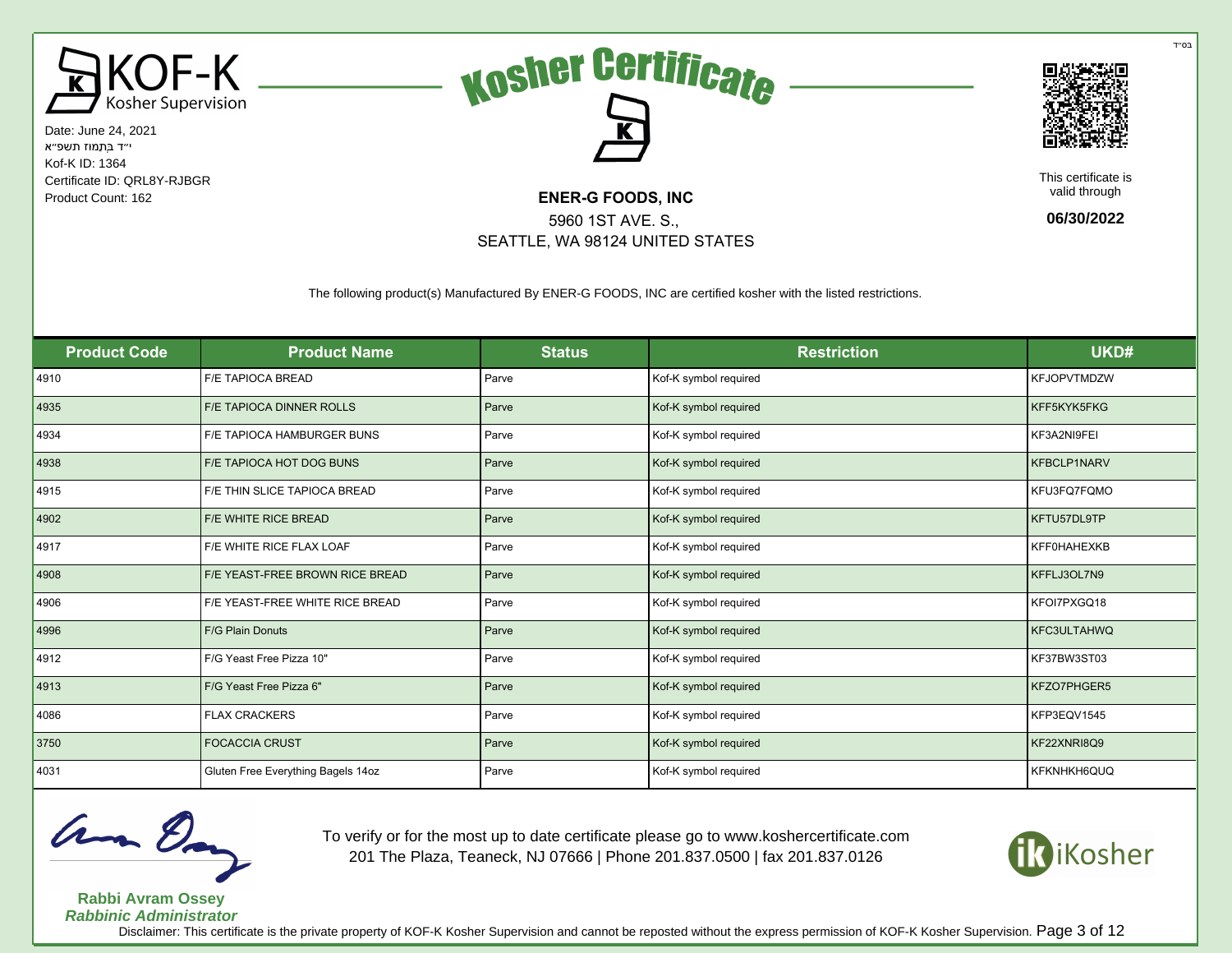





This certificate is valid through

**06/30/2022**

The following product(s) Manufactured By ENER-G FOODS, INC are certified kosher with the listed restrictions.

5960 1ST AVE. S., SEATTLE, WA 98124 UNITED STATES

| <b>Product Code</b> | <b>Product Name</b>              | <b>Status</b> | <b>Restriction</b>    | UKD#               |
|---------------------|----------------------------------|---------------|-----------------------|--------------------|
| 4030                | Gluten Free Plain Bagels 14oz    | Parve         | Kof-K symbol required | KFAQE3ZXP8B        |
| 4115                | Hamburger Buns                   | Parve         | Kof-K symbol required | KF9DHEICPV3        |
| 4070                | <b>HIGH FIBER LOAF</b>           | Parve         | Kof-K symbol required | <b>KFVOXPMCLAF</b> |
| 4135                | Hot Dog Buns                     | Parve         | Kof-K symbol required | KFCYL824PFJ        |
| 1400                | Keto Bread 12 slices 14oz        | Parve         | Kof-K symbol required | KF7Z9PHLPEQ        |
| 1403                | <b>Keto Dinner Rolls</b>         | Parve         | Kof-K symbol required | KF47PRM3H3X        |
| 1405                | Keto Pizza 12"                   | Parve         | Kof-K symbol required | KF9JM0KNJWN        |
| 4028A               | Light Brown Rice Loaf            | Parve         | Kof-K symbol required | KF1SF92KFV5        |
| 4021                | Light Classic White with Tapioca | Parve         | Kof-K symbol required | KFHHMMVL4K1        |
| 4028                | Light Multigrain with Brown Rice | Parve         | Kof-K symbol required | KFXEU6KH4I7        |
| 4021A               | Light Tapioca Loaf               | Parve         | Kof-K symbol required | KFYDHXF4MD2        |
| 4036                | LIGHT WHITE RICE FLAX LOAF       | Parve         | Kof-K symbol required | KF2CFZ6XSEA        |
| 4024                | <b>LIGHT WHITE RICE LOAF</b>     | Parve         | Kof-K symbol required | KFSCBJTLOI3        |
| 4020                | Multigrain Bread with Brown Rice | Parve         | Kof-K symbol required | KF58XYCC876        |
| 4075                | PAPA"S LOAF                      | Parve         | Kof-K symbol required | KFAR8VK8LD5        |



**Rabbi Avram Ossey**

To verify or for the most up to date certificate please go to www.koshercertificate.com 201 The Plaza, Teaneck, NJ 07666 | Phone 201.837.0500 | fax 201.837.0126



**Rabbinic Administrator** Disclaimer: This certificate is the private property of KOF-K Kosher Supervision and cannot be reposted without the express permission of KOF-K Kosher Supervision. Page 4 of 12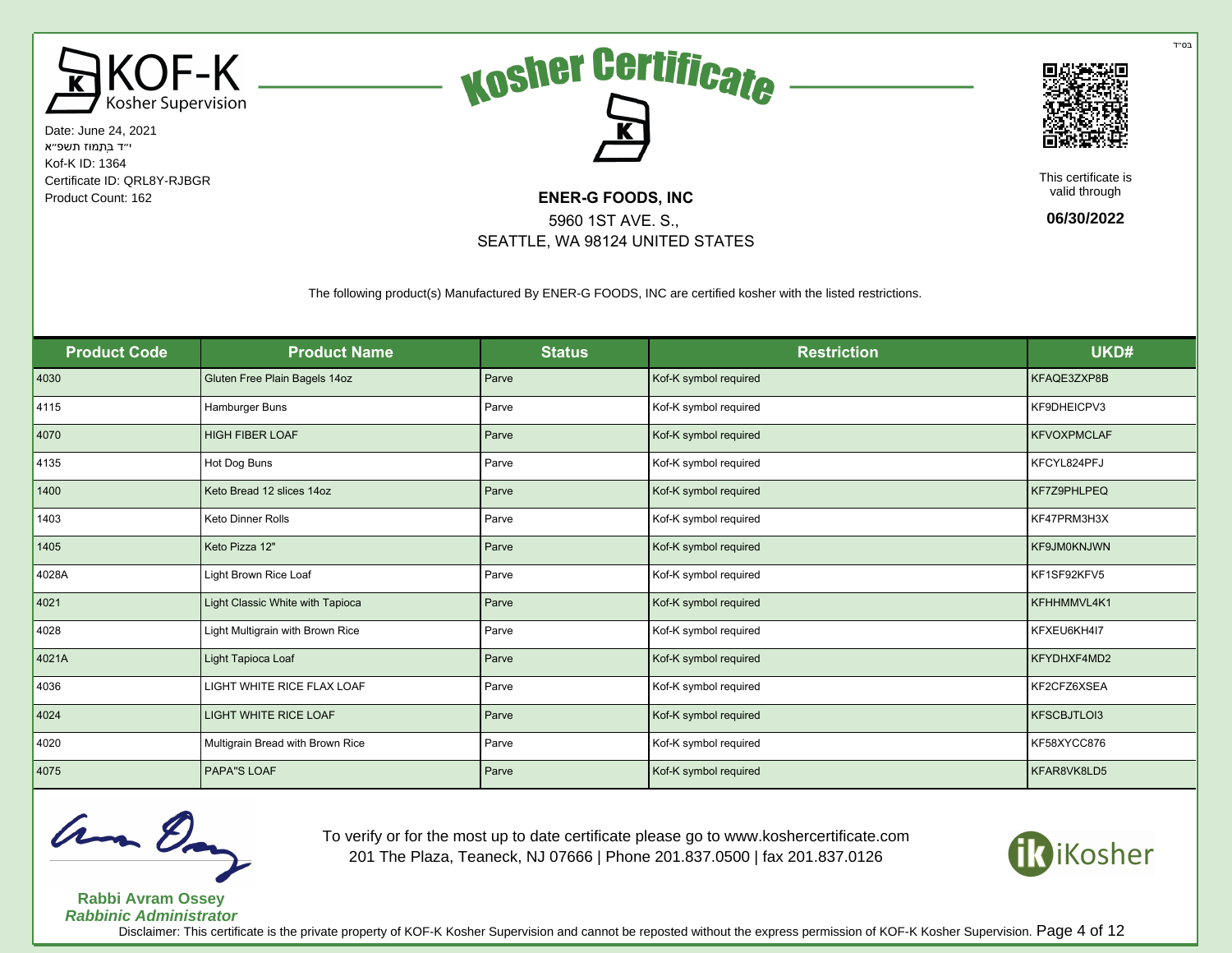





This certificate is valid through

**06/30/2022**

The following product(s) Manufactured By ENER-G FOODS, INC are certified kosher with the listed restrictions.

5960 1ST AVE. S., SEATTLE, WA 98124 UNITED STATES

| <b>Product Code</b> | <b>Product Name</b>           | <b>Status</b> | <b>Restriction</b>    | UKD#               |
|---------------------|-------------------------------|---------------|-----------------------|--------------------|
| 4240                | PLAIN CROUTONS                | Parve         | Kof-K symbol required | KFQ5UYE6ORD        |
| 4220                | <b>RICE PIZZA SHELLS 10"</b>  | Parve         | Kof-K symbol required | KFHZ0CIA4QX        |
| 4222                | RICE PIZZA SHELLS 6"          | Parve         | Kof-K symbol required | KFO8UUTEYXX        |
| 4221                | RICE PIZZA SHELLS IN CARTON   | Parve         | Kof-K symbol required | KFE1CWHRQ5G        |
| 4040                | <b>RICE STARCH LOAF</b>       | Parve         | Kof-K symbol required | KF4XOE4PTI2        |
| 4116                | Sliced Tapioca Hamburger Buns | Parve         | Kof-K symbol required | <b>KFGNFSSXELV</b> |
| 4137                | Sliced Tapioca Hot Dog Buns   | Parve         | Kof-K symbol required | KFXS3V7STGA        |
| 4140A               | <b>Tapioca Dinner Rolls</b>   | Parve         | Kof-K symbol required | KFIJHEX3SG0        |
| 4115A               | Tapioca Hamburger Buns        | Parve         | Kof-K symbol required | KF8S4HT1NZV        |
| 4135A               | Tapioca Hot Dog Buns          | Parve         | Kof-K symbol required | KF59VWEJS09        |
| 4015A               | Tapioca Loaf                  | Parve         | Kof-K symbol required | KFW2TXKX7RJ        |
| 4010                | <b>Texas Toast</b>            | Parve         | Kof-K symbol required | KFM6KO49L79        |
| 4241                | Traditional Stuffing 9 oz     | Parve         | Kof-K symbol required | KF86YS21G0W        |
| 4011                | WHITE RICE FLAX LOAF          | Parve         | Kof-K symbol required | KFUL69HHOSE        |
| 4010A               | White Rice Loaf               | Parve         | Kof-K symbol required | KFDWYWJCVU7        |



**Rabbi Avram Ossey**

To verify or for the most up to date certificate please go to www.koshercertificate.com 201 The Plaza, Teaneck, NJ 07666 | Phone 201.837.0500 | fax 201.837.0126



**Rabbinic Administrator** Disclaimer: This certificate is the private property of KOF-K Kosher Supervision and cannot be reposted without the express permission of KOF-K Kosher Supervision. Page 5 of 12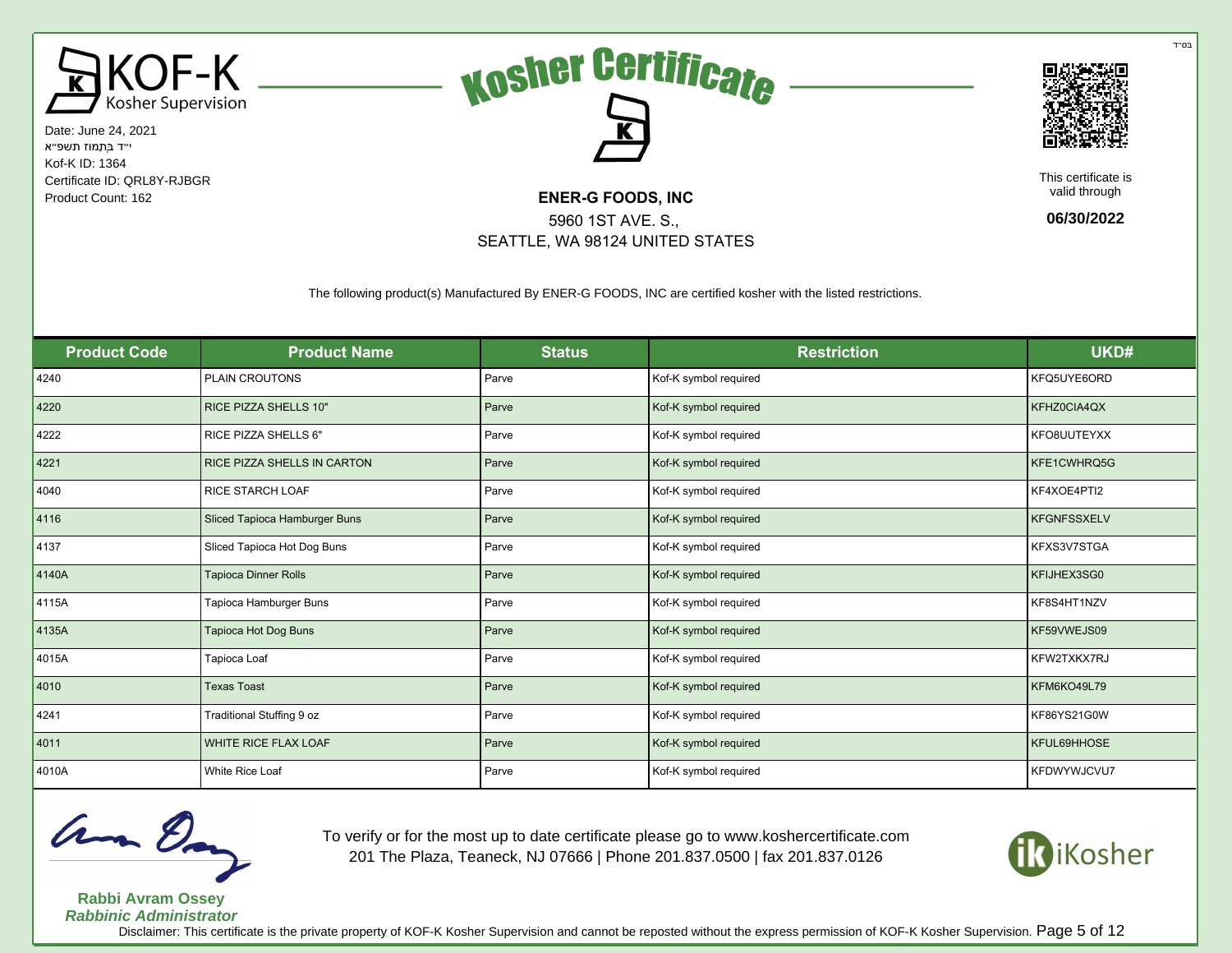





This certificate is valid through

**06/30/2022**

The following product(s) Manufactured By ENER-G FOODS, INC are certified kosher with the listed restrictions.

5960 1ST AVE. S., SEATTLE, WA 98124 UNITED STATES

| <b>Product Code</b>              | <b>Product Name</b>                                   | <b>Status</b> | <b>Restriction</b>    | UKD#               |
|----------------------------------|-------------------------------------------------------|---------------|-----------------------|--------------------|
| 4050                             | WHITE RICE YEAST FREE LOAF                            | Parve         | Kof-K symbol required | KFNAX4F8CCF        |
| 4034                             | YEAST FREE PIZZA SHELLS 6"                            | Parve         | Kof-K symbol required | KF8GV6SOCMI        |
| Brand: ENER-G FOODS (ENGLAND/UK) |                                                       |               |                       |                    |
| 4713                             | UK Baking Powder in Jar                               | Parve         | Kof-K symbol required | KF8RFGC2SCC        |
| 4617                             | <b>UK BAKING SODA</b>                                 | Parve         | Kof-K symbol required | KFA05UJX2P2        |
| 1020                             | UK BREAD CRUMBS                                       | Parve         | Kof-K symbol required | KFWFZC97W0K        |
| 4023                             | UK BROWN RICE BREAD 2 SLICE                           | Parve         | Kof-K symbol required | KFWDSKP654U        |
| 4008                             | UK BROWN RICE LOAF                                    | Parve         | Kof-K symbol required | <b>KFS8THHYKRQ</b> |
| 1413                             | UK EGG REPLACER                                       | Parve         | Kof-K symbol required | KFN0UQ1CCS5        |
| 3994                             | UK ENER-G SELECT DELI STYLE WHITE BREAD               | Parve         | Kof-K symbol required | KFB7U4AA483        |
| 3993                             | UK ENER-G SELECT DELI STYLE WHITE BREAD (2)<br>SLICE) | Parve         | Kof-K symbol required | KF48RQIY206        |
| 4087                             | <b>UK Flax Crackers</b>                               | Parve         | Kof-K symbol required | KFLBRPJKT2E        |
| 1322                             | UK GINGER COOKIES                                     | Parve         | Kof-K symbol required | KF29MC3O3BB        |
| 4002                             | UK GLUTEN FREE DINNER ROLLS                           | Parve         | Kof-K symbol required | KF413EKO8CC        |



To verify or for the most up to date certificate please go to www.koshercertificate.com 201 The Plaza, Teaneck, NJ 07666 | Phone 201.837.0500 | fax 201.837.0126



**Rabbi Avram Ossey Rabbinic Administrator** Disclaimer: This certificate is the private property of KOF-K Kosher Supervision and cannot be reposted without the express permission of KOF-K Kosher Supervision. Page 6 of 12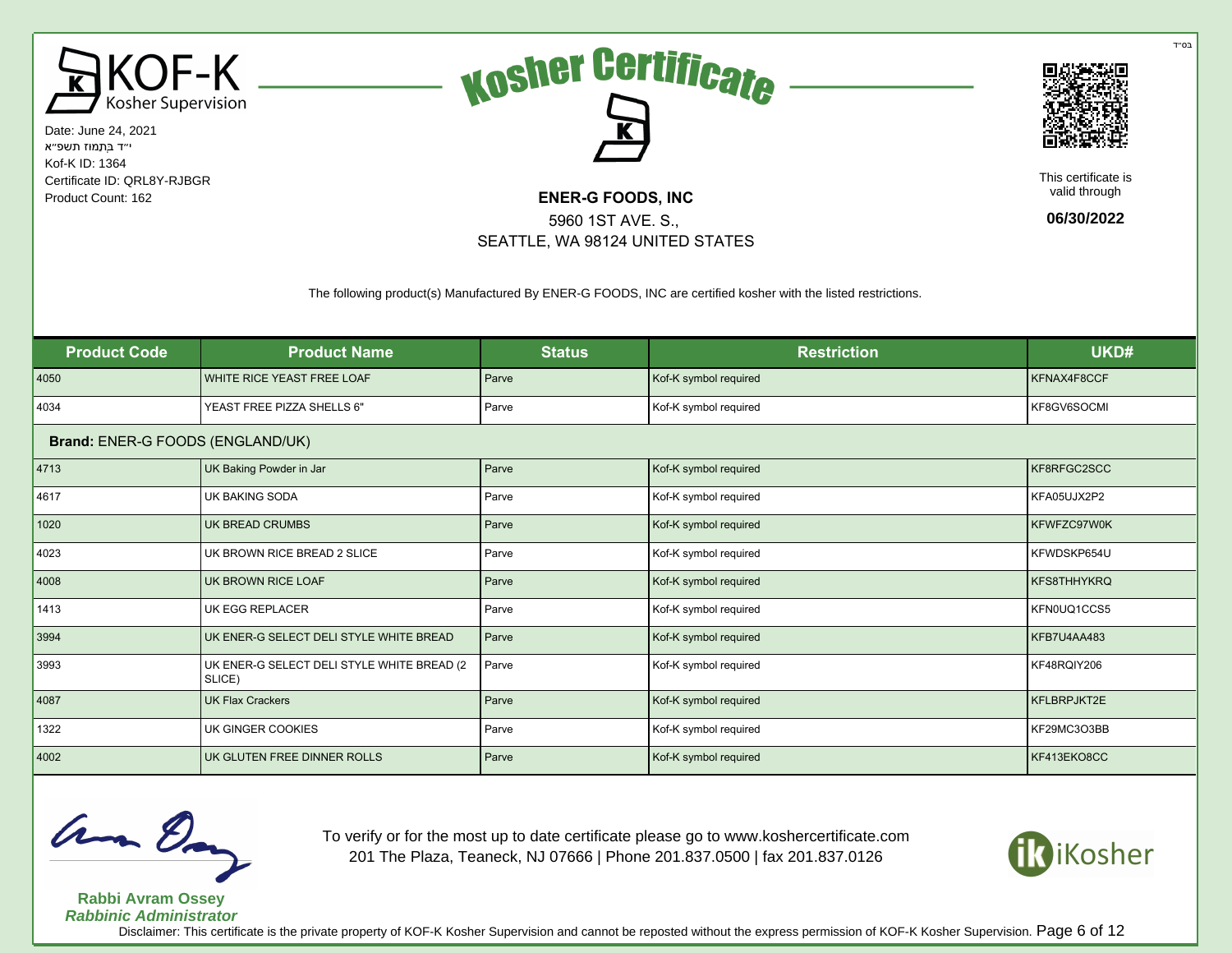





This certificate is valid through

**06/30/2022**

The following product(s) Manufactured By ENER-G FOODS, INC are certified kosher with the listed restrictions.

5960 1ST AVE. S., SEATTLE, WA 98124 UNITED STATES

| <b>Product Code</b> | <b>Product Name</b>                | <b>Status</b> | <b>Restriction</b>    | UKD#               |
|---------------------|------------------------------------|---------------|-----------------------|--------------------|
| 3999                | UK GLUTEN FREE FLAX LOAF (2 SLICE) | Parve         | Kof-K symbol required | KFEQ4KU6XS6        |
| 4004                | UK GLUTEN FREE LOAF                | Parve         | Kof-K symbol required | KFGTRH2D39B        |
| 4001                | UK HIGH FIBRE LOAF (2 SLICE)       | Parve         | Kof-K symbol required | KFOWLUOYAYG        |
| 4003                | UK HIGH FIBRE WHITE LOAF           | Parve         | Kof-K symbol required | KFTN3H4HOZK        |
| 4041                | UK LOW PROTEIN RICE BREAD          | Parve         | Kof-K symbol required | KFANAZV1TZ5        |
| 4043                | UK LOW PROTEIN RICE BREAD 2 SLICE  | Parve         | Kof-K symbol required | KFHSIA9IZZA        |
| 4219                | UK PIZZA BASE 6"                   | Parve         | Kof-K symbol required | KF31WDP11KI        |
| 1318                | <b>UK Plain Donuts</b>             | Parve         | Kof-K symbol required | <b>KFPUHUCONPW</b> |
| 4016                | UK RAISIN BREAD 2 SLICE            | Parve         | Kof-K symbol required | KFII3PTS3XI        |
| 4051                | UK RAISIN LOAF (WITH EGGS)         | Parve         | Kof-K symbol required | KFX3LQ7B01T        |
| 4053                | UK RICE LOAF (YEAST FREE)          | Parve         | Kof-K symbol required | KFTKVLXT45Z        |
| 4054                | UK RICE LOAF (YEAST FREE) 2 SLICE  | Parve         | Kof-K symbol required | KFCOARPCB84        |
| 4019                | UK SIX FLOUR BREAD                 | Parve         | Kof-K symbol required | KFECLFW3S7K        |
| 4049                | UK SIX FLOUR BREAD 2 SLICE         | Parve         | Kof-K symbol required | KFHD8U7H2QT        |
| 4009                | UK TAPIOCA BREAD                   | Parve         | Kof-K symbol required | KFESQQOHWY5        |



**Rabbi Avram Ossey Rabbinic Administrator** To verify or for the most up to date certificate please go to www.koshercertificate.com 201 The Plaza, Teaneck, NJ 07666 | Phone 201.837.0500 | fax 201.837.0126



בּס״ד

Disclaimer: This certificate is the private property of KOF-K Kosher Supervision and cannot be reposted without the express permission of KOF-K Kosher Supervision. Page 7 of 12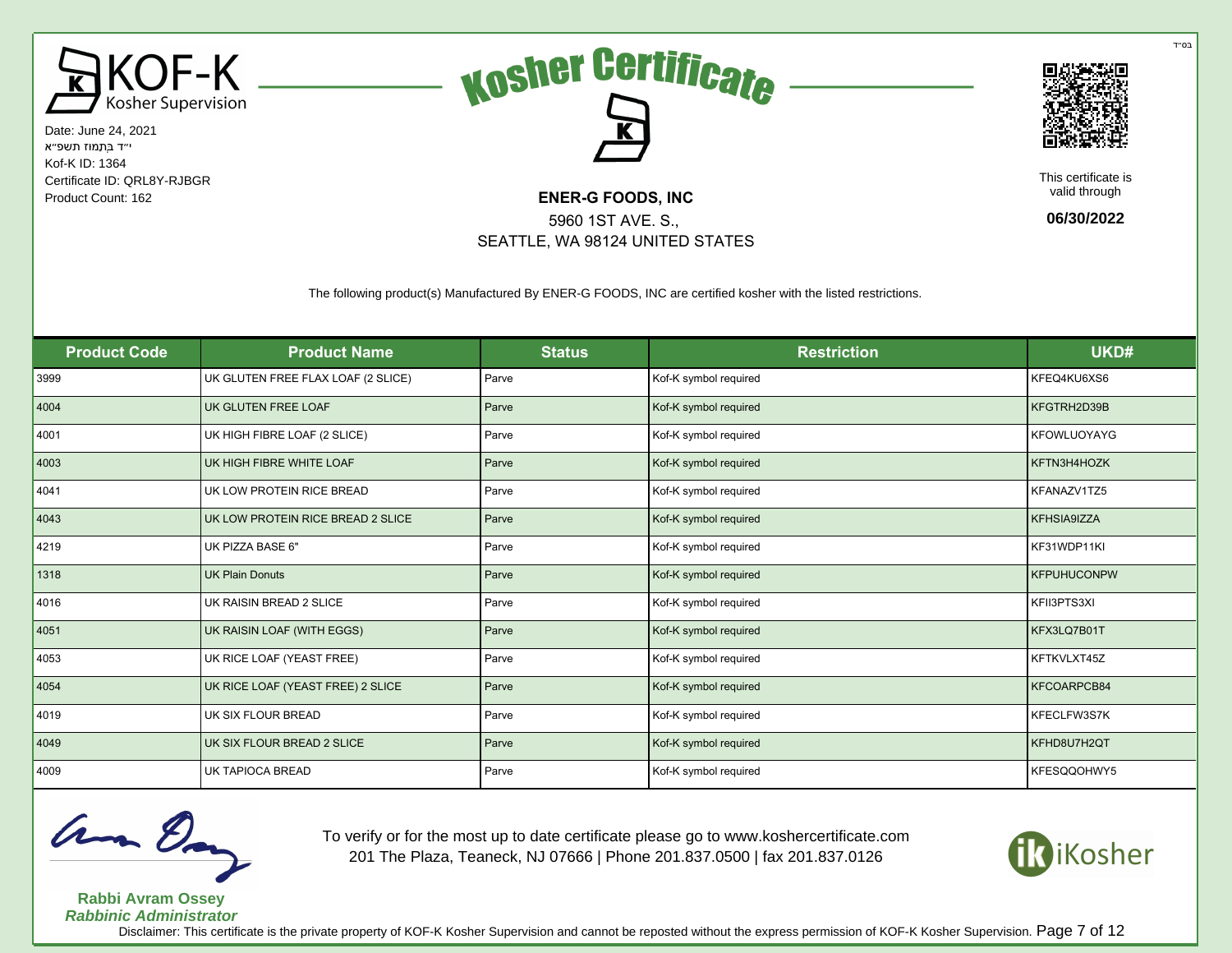





This certificate is valid through

**06/30/2022**

The following product(s) Manufactured By ENER-G FOODS, INC are certified kosher with the listed restrictions.

5960 1ST AVE. S., SEATTLE, WA 98124 UNITED STATES

| <b>Product Code</b>         | <b>Product Name</b>           | <b>Status</b> | <b>Restriction</b>    | UKD#               |
|-----------------------------|-------------------------------|---------------|-----------------------|--------------------|
| 4018                        | UK TAPIOCA BREAD 2 SLICE      | Parve         | Kof-K symbol required | KF6FXGWD77M        |
| 1321                        | UK VANILLA COOKIES            | Parve         | Kof-K symbol required | <b>KFJEVTGMAEW</b> |
| 3995                        | UK WHITE LONG ROLLS           | Parve         | Kof-K symbol required | KFZ91NQERZ5        |
| 3998                        | UK WHITE LONG ROLLS           | Parve         | Kof-K symbol required | KF90HEAGZ2J        |
| 4007                        | UK WHITE RICE BREAD           | Parve         | Kof-K symbol required | KFB8UUBNLWG        |
| 4013                        | UK WHITE RICE BREAD (2 SLICE) | Parve         | Kof-K symbol required | KFGZ4EJLK54        |
| 4045                        | UK WHITE RICE FLAX LOAF       | Parve         | Kof-K symbol required | KFQFS17BJGQ        |
| 3996                        | UK WHITE ROUND ROLLS          | Parve         | Kof-K symbol required | KFAX3TPSELR        |
| 3997                        | UK WHITE ROUND ROLLS          | Parve         | Kof-K symbol required | KFFWHT8V1YC        |
| 4604                        | UK XANTHAN GUM                | Parve         | Kof-K symbol required | KFHP7L8DS2E        |
| Brand: ENER-G FOODS (MIXES) |                               |               |                       |                    |
| 9280                        | 50 LBS EGG REPLACER           | Parve         | Kof-K symbol required | KF4RQ9FWTDC        |
| 4610                        | <b>BAKING POWDER IN JAR</b>   | Parve         | Kof-K symbol required | KFVP8NX5437        |
| 4630                        | <b>Baking Soda Substitute</b> | Parve         | Kof-K symbol required | KF2I4LB3MK1        |
| 4250                        | <b>BREAD CRUMBS</b>           | Parve         | Kof-K symbol required | KFMZQS27DW2        |



**Rabbi Avram Ossey Rabbinic Administrator** To verify or for the most up to date certificate please go to www.koshercertificate.com 201 The Plaza, Teaneck, NJ 07666 | Phone 201.837.0500 | fax 201.837.0126



בּס״ד

Disclaimer: This certificate is the private property of KOF-K Kosher Supervision and cannot be reposted without the express permission of KOF-K Kosher Supervision. Page 8 of 12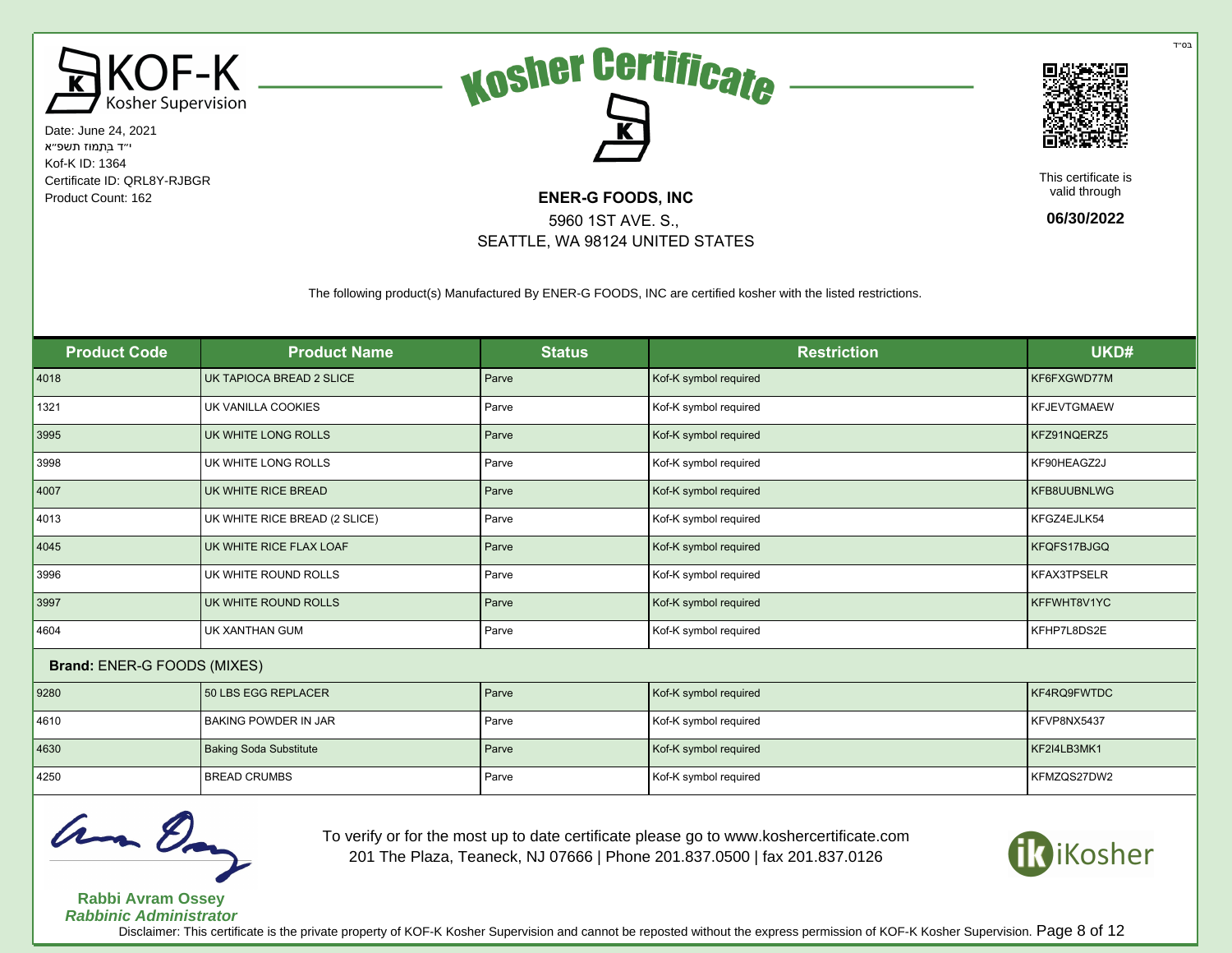





This certificate is valid through

**06/30/2022**

The following product(s) Manufactured By ENER-G FOODS, INC are certified kosher with the listed restrictions.

5960 1ST AVE. S., SEATTLE, WA 98124 UNITED STATES

| <b>Product Code</b>                     | <b>Product Name</b>         | <b>Status</b> | <b>Restriction</b>    | UKD#               |  |
|-----------------------------------------|-----------------------------|---------------|-----------------------|--------------------|--|
| 1074                                    | <b>CORN MIX</b>             | Parve         | Kof-K symbol required | <b>KFRU8SCNJMU</b> |  |
| 1414                                    | <b>EGG REPLACER</b>         | Parve         | Kof-K symbol required | KFDWLY26AUJ        |  |
| 1960                                    | EIGHT GRAIN BREAD BASE 50LB | Parve         | Kof-K symbol required | <b>KFRODRTTJJO</b> |  |
| 4612                                    | F/E BAKING POWDER           | Parve         | Kof-K symbol required | KFTK5R88JAH        |  |
| 4632                                    | F/E Baking Soda Substitute  | Parve         | Kof-K symbol required | KFSVFC5A6MQ        |  |
| 4968                                    | <b>F/E BREAD CRUMBS</b>     | Parve         | Kof-K symbol required | KFGONEAJFG3        |  |
| 1412                                    | <b>F/E EGG REPLACER</b>     | Parve         | Kof-K symbol required | <b>KFISRIATPV2</b> |  |
| 1032                                    | F/E WHITE RICE FLOUR        | Parve         | Kof-K symbol required | KFM2TX3X9P7        |  |
| 4625                                    | <b>F/E XANTHAN GUM</b>      | Parve         | Kof-K symbol required | KF4UQS58OGF        |  |
| 1144                                    | POTATO STARCH FLOUR         | Parve         | Kof-K symbol required | KFTAWSI3LNR        |  |
| 1134                                    | <b>TAPIOCA FLOUR</b>        | Parve         | Kof-K symbol required | <b>KFLVQKOCSDB</b> |  |
| 1034                                    | WHITE RICE FLOUR            | Parve         | Kof-K symbol required | KFV4I34EIIS        |  |
| 4605                                    | <b>XANTHAN GUM</b>          | Parve         | Kof-K symbol required | KFTGJWE0JH3        |  |
| $P_{\text{max}}$ . FNFR $\alpha$ of $P$ |                             |               |                       |                    |  |

## Brand: ENER-G SELECT

| 4322 | ≺ບwwini⊏ວ | Parve | Ko<br>' reauıre⊾ | M5WR4N<br>$\lambda$<br>IN F |
|------|-----------|-------|------------------|-----------------------------|
|      |           |       |                  |                             |



To verify or for the most up to date certificate please go to www.koshercertificate.com 201 The Plaza, Teaneck, NJ 07666 | Phone 201.837.0500 | fax 201.837.0126



**Rabbi Avram Ossey Rabbinic Administrator**

Disclaimer: This certificate is the private property of KOF-K Kosher Supervision and cannot be reposted without the express permission of KOF-K Kosher Supervision. Page 9 of 12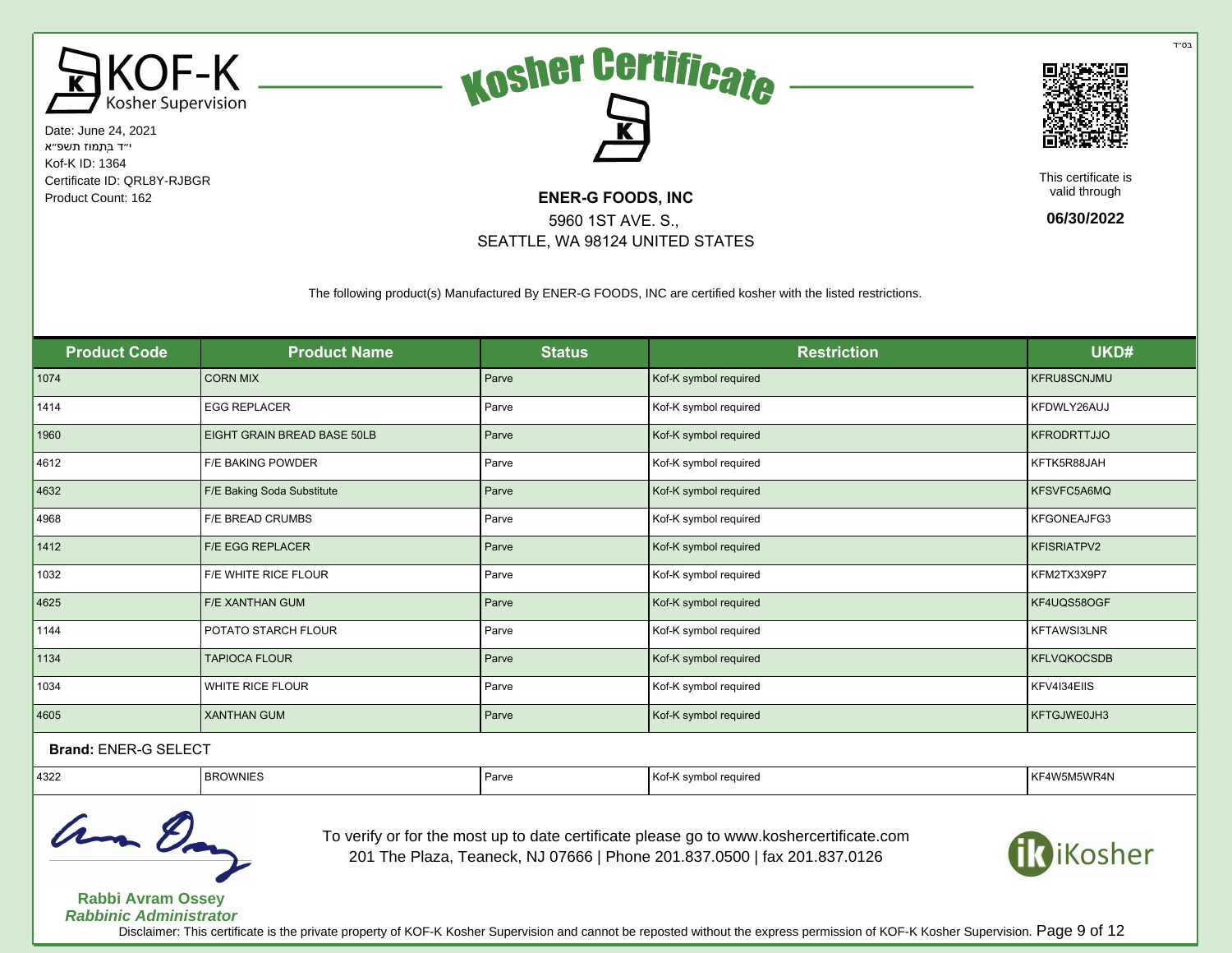





This certificate is valid through

**06/30/2022**

The following product(s) Manufactured By ENER-G FOODS, INC are certified kosher with the listed restrictions.

5960 1ST AVE. S., SEATTLE, WA 98124 UNITED STATES

| <b>Product Code</b> | <b>Product Name</b>              | <b>Status</b> | <b>Restriction</b>    | UKD#               |
|---------------------|----------------------------------|---------------|-----------------------|--------------------|
| 3002                | <b>Cinnamon Raisin Bread</b>     | Parve         | Kof-K symbol required | KFB3KW696Z4        |
| 4514                | <b>CRANBERRY BISCOTTI</b>        | Parve         | Kof-K symbol required | KFRD1HIVBSO        |
| 1029                | <b>DELI STYLE WHITE BREAD</b>    | Parve         | Kof-K symbol required | KFQ6UDUPELF        |
| 4450                | <b>DOUGHNUT HOLES</b>            | Parve         | Kof-K symbol required | KF7UIF1RKAN        |
| 4955                | <b>F/E BROWNIES</b>              | Parve         | Kof-K symbol required | KFXN3VINXA2        |
| 4950                | <b>F/E CINNAMON RAISIN BREAD</b> | Parve         | Kof-K symbol required | KFHH5TIDQKA        |
| 4954                | F/E DELI STYLE WHITE BREAD       | Parve         | Kof-K symbol required | KFIQZJE9UE6        |
| 4979                | <b>F/E DONUT HOLES</b>           | Parve         | Kof-K symbol required | KFM66C6V77P        |
| 4953                | F/E NORTHWEST BANANA BREAD       | Parve         | Kof-K symbol required | KFKK6BIDUEA        |
| 4951                | F/E PACIFIC MOLASSES BREAD       | Parve         | Kof-K symbol required | KFUU7R9DSK4        |
| 4998                | <b>F/E Plain Donuts</b>          | Parve         | Kof-K symbol required | KFEQF6XY3RF        |
| 4901                | F/E PRETZEL BREAD                | Parve         | Kof-K symbol required | KF680F88T1S        |
| 4952                | F/E SOURDOUGH WHITE BREAD        | Parve         | Kof-K symbol required | KF2Z2TZ45WS        |
| 4913                | F/E YEAST FREE PIZZA 6"          | Parve         | Kof-K symbol required | KFHDRJ361SY        |
| 3006                | Northwest Banana Bread           | Parve         | Kof-K symbol required | <b>KFV1WVHDSTX</b> |



**Rabbi Avram Ossey**

To verify or for the most up to date certificate please go to www.koshercertificate.com 201 The Plaza, Teaneck, NJ 07666 | Phone 201.837.0500 | fax 201.837.0126



**Rabbinic Administrator** Disclaimer: This certificate is the private property of KOF-K Kosher Supervision and cannot be reposted without the express permission of KOF-K Kosher Supervision. Page 10 of 12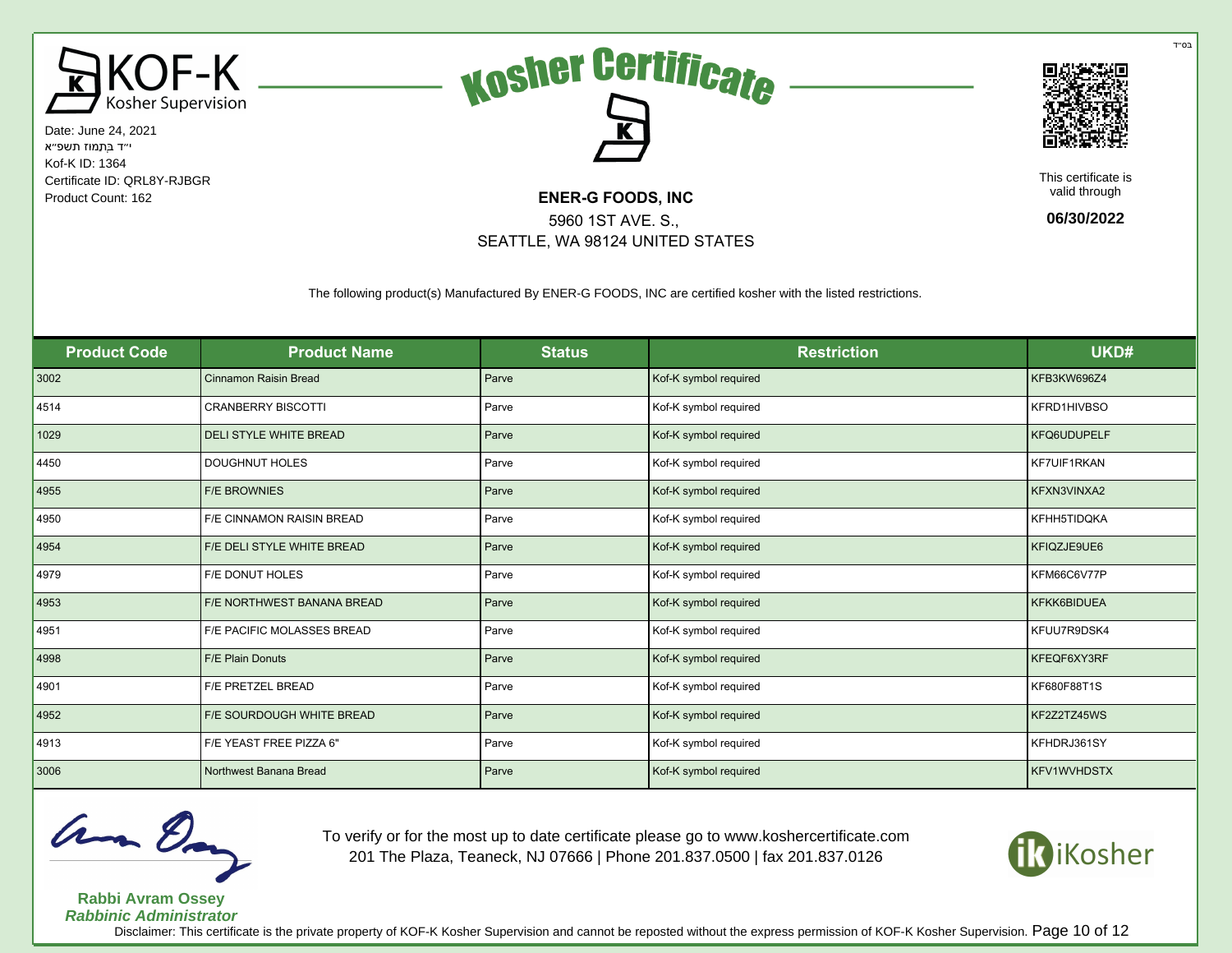





This certificate is valid through

**06/30/2022**

The following product(s) Manufactured By ENER-G FOODS, INC are certified kosher with the listed restrictions.

5960 1ST AVE. S., SEATTLE, WA 98124 UNITED STATES

| <b>Product Code</b>            | <b>Product Name</b>                  | <b>Status</b> | <b>Restriction</b>    | UKD#               |
|--------------------------------|--------------------------------------|---------------|-----------------------|--------------------|
| 3302                           | Organic Ancient Grains Bread         | Parve         | Kof-K symbol required | KFJ8HSC5LM1        |
| 3301                           | Organic Six Grain Bread              | Parve         | Kof-K symbol required | KFDYF447GXQ        |
| 3300                           | Organic White Bread                  | Parve         | Kof-K symbol required | KFH8KTPT9JY        |
| 3004                           | Pacific Molasses Bread 14oz.         | Parve         | Kof-K symbol required | KFMDZXETN2O        |
| 4410                           | PLAIN DOUGHNUTS                      | Parve         | Kof-K symbol required | KFMFLRU89OD        |
| 4318                           | <b>POUNDCAKE</b>                     | Parve         | Kof-K symbol required | <b>KFMQSAPUVWE</b> |
| 4151                           | SLICED HAMBURGER BUNS                | Parve         | Kof-K symbol required | KFHUEWIQ0XB        |
| 4152                           | SLICED HOT DOG BUNS                  | Parve         | Kof-K symbol required | KFAKSGV2B3I        |
| 4564                           | <b>VANILLA COOKIES</b>               | Parve         | Kof-K symbol required | KF2LEXOFN8O        |
| 3005                           | White SOurdough Bread                | Parve         | Kof-K symbol required | KFIPGWZINX6        |
| <b>Brand: ESSENTIAL BAKING</b> |                                      |               |                       |                    |
|                                | 12 OZ SUPER SEEDED MULTI-GRAIN ROLLS | Parve         | Kof-K symbol required | KFEKVK8RZLU        |
|                                | 14 OZ SEEDED CINNAMON-RAISIN         | Parve         | Kof-K symbol required | KF246QX6ALY        |
|                                | 14 OZ SUNNY SEEDED WHITE             | Parve         | Kof-K symbol required | KFFH7066HYS        |
|                                | 14 OZ SUPER SEEDED MULTI-GRAIN       | Parve         | Kof-K symbol required | KFH79OQ3IPE        |



To verify or for the most up to date certificate please go to www.koshercertificate.com 201 The Plaza, Teaneck, NJ 07666 | Phone 201.837.0500 | fax 201.837.0126



**Rabbi Avram Ossey Rabbinic Administrator**

Disclaimer: This certificate is the private property of KOF-K Kosher Supervision and cannot be reposted without the express permission of KOF-K Kosher Supervision. Page 11 of 12